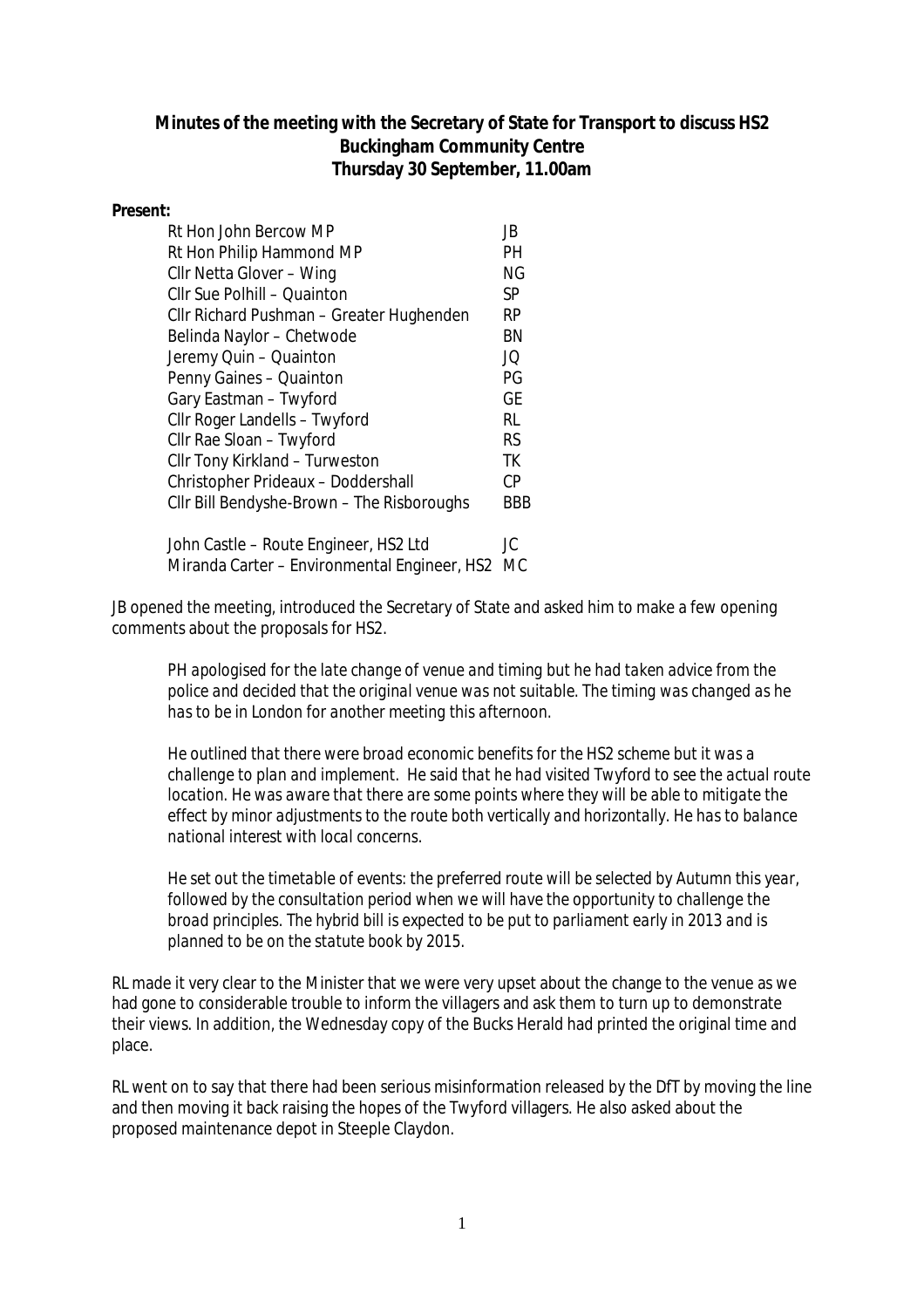*PH told him that that there were no definite plans for the depot at Steeple Claydon at present. He offered to publish the name of the HS2 Press Officer on the web site so that we could get clarity if necessary in the future.*

GE asked why the DfT had not released any information about the noise levels that should be expected. He explained that the DfT's own published documents had said that the noise generated at 300kph was unacceptable within 150m of surrounding infrastructure.

*PH explained that they were doing some studies and a seminar has been arranged by HS2 at which one of the subjects will be noise. He said that if one's property was within 50m of the track that you would be eligible for compensation.*

PG made the point that they are able to hear the current rail traffic at Quainton Railway Centre even though they are almost a mile away.

*PH said that they were looking at the noise effects from other railways and they would be doing further work.*

RS asked why the original HS2 report had said that no environmental measures had been planned for the section of track north of Aylesbury.

*PH said that there will be mitigation measures but these will be in line with the costs. He said that there will be a compensation scheme in place and it may well be cheaper to compensate those affected rather than to include mitigation measures.*

TK asked if the residents of Turweston West could relax now that the DfT had proposed the route be moved to the East of the town. He also asked if it was correct that the route would be used for freight.

*PH said that none of the route was "cast in stone" but they had accepted, in principle, the validity of moving the route to the East. He went on to state categorically that the route was not designed to be used by freight and that no freight traffic was planned.*

SP asked what assumptions had been made in the business plan regarding the loss of tourism and trade to North Bucks.

She said that if she demolished a listed building without permission, she would be taken to court but the Dft were planning to demolish 65...?? She said she was also very concerned about vibration damage.

*PH said that he wasn't sure what loss effects had been considered by the DfT but he would check. Regarding the demolition of listed buildings, he agreed that this was an issue but explained that it was unfortunate but inevitable in this sort of scheme due to route alignment.*

*JC said that he was a Structural Rail Engineer for HS2 and he could assure us that there would be no vibration resulting from HS2*

RP commented that the new Minister had significantly speeded up the timetable for the project which is now a year shorter that the time planned by his predecessor. He said that an AONB was of equal status to a National Park and that the route would have a huge impact on the Chilterns.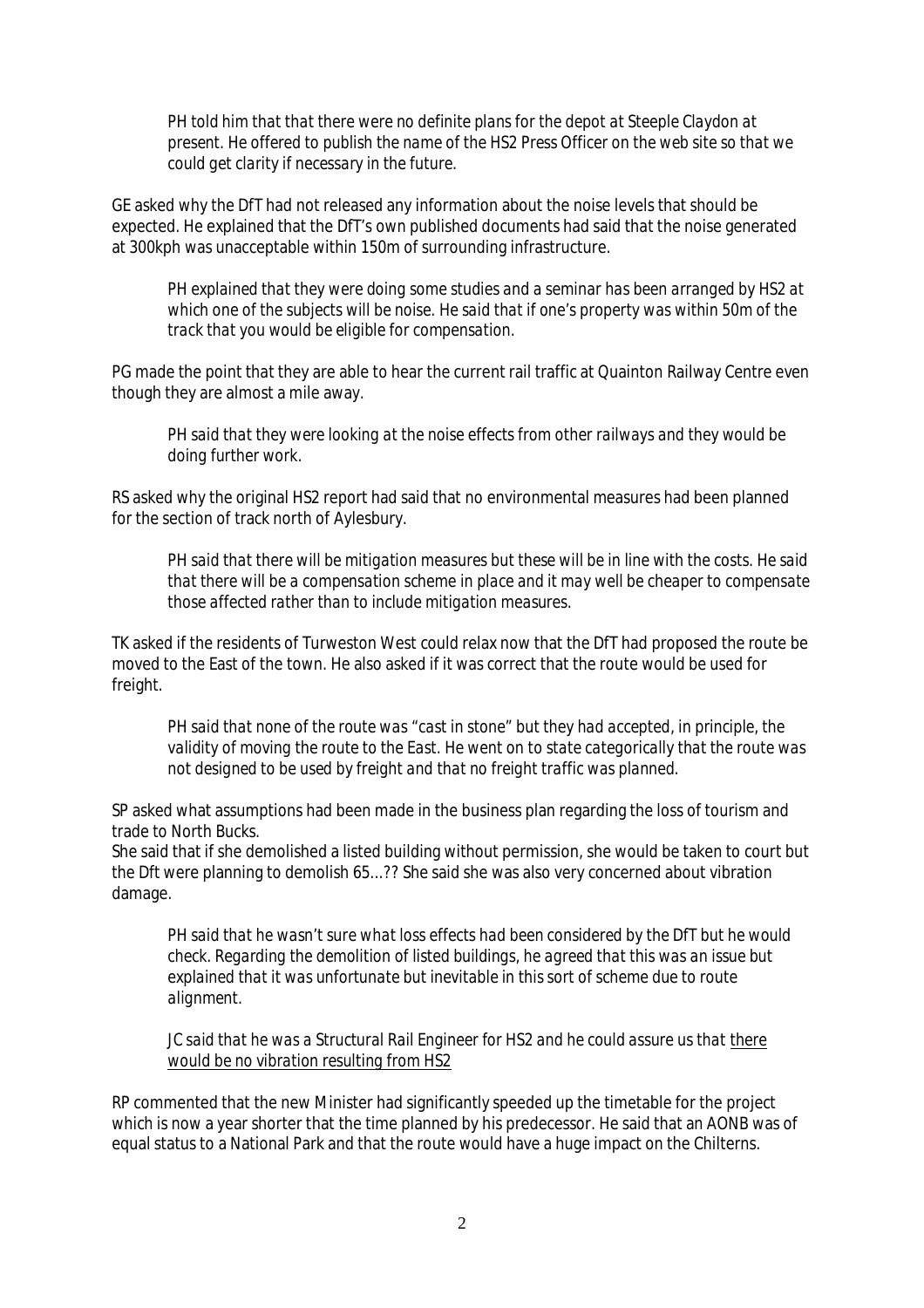*PH said that the route must go through the Chilterns somewhere and that the chosen route was the least intrusive.*

BBB asked three questions:

Forecasting of passenger traffic is notoriously poor. The business case estimates for passenger numbers in the original bid for HS1 suggested that passenger numbers would reach 21.4 million by 2004 but actual numbers only reached 7.3 million.

*PH said that with regard to passenger numbers, they use the figures provided by the Rail Regulator although he admitted that the huge recent increase in budget air travel had altered the predictions.* 

He said that the business case for HS2 appears to be flawed on economic, emission and passenger projections. The original report to Government by HS2 Ltd included several alternatives – the most effective being 'Rail Package 1' which can incrementally deliver a 'reasonable case' demand growth for just £2 billion, and 'Rail Package 2' which could deliver the full projected demand but not the 'surplus' or freed capacity that HS2 delivers (but which is not needed). He asked why have the alternatives not been fully evaluated as these would deliver the capacity needed at a fraction of the cost and with minimal disruption.

*PH said that the business case is continually evolving but he assured us that the preferred route will include a business case*

BBB commented on the Secretary of State's appearance on the Daily Politics show on 23rd September where he stated that:

- 1. He was prepared to listen to the arguments people made
- 2. He will deal with the points they raise
- 3. He will rebut these with robust evidence of the business case.

## *PH agreed with this statement.*

PG said she understood that the DfT had their own department dealing with the increased use of IT to reduce travel yet no account of this seemed to have been taken in the passenger increase.

*PH said that he fully accepted the need to reduce travel but that the system was being planned to meet the future needs of the Country.* 

CP was anxious to know why the DfT was in such a rush to push the process forward without doing the due diligence that seemed to be so necessary. He also asked what sort of relationship the DfT had with Railtrack as it appeared that the new line ran on top of the existing track.

*PH assured him that the new and the old tracks will run side by side.*

NG said that the EHS should be extended to cover the non-preferred routes as she had constituents who were already suffering blight.

*PH said that as the preferred route would be announced in the autumn and by focussing on this one route, they would lessen the blight on the other suggested routes. He said that they would not consider extending the EHS scheme to other than the present preferred route.*